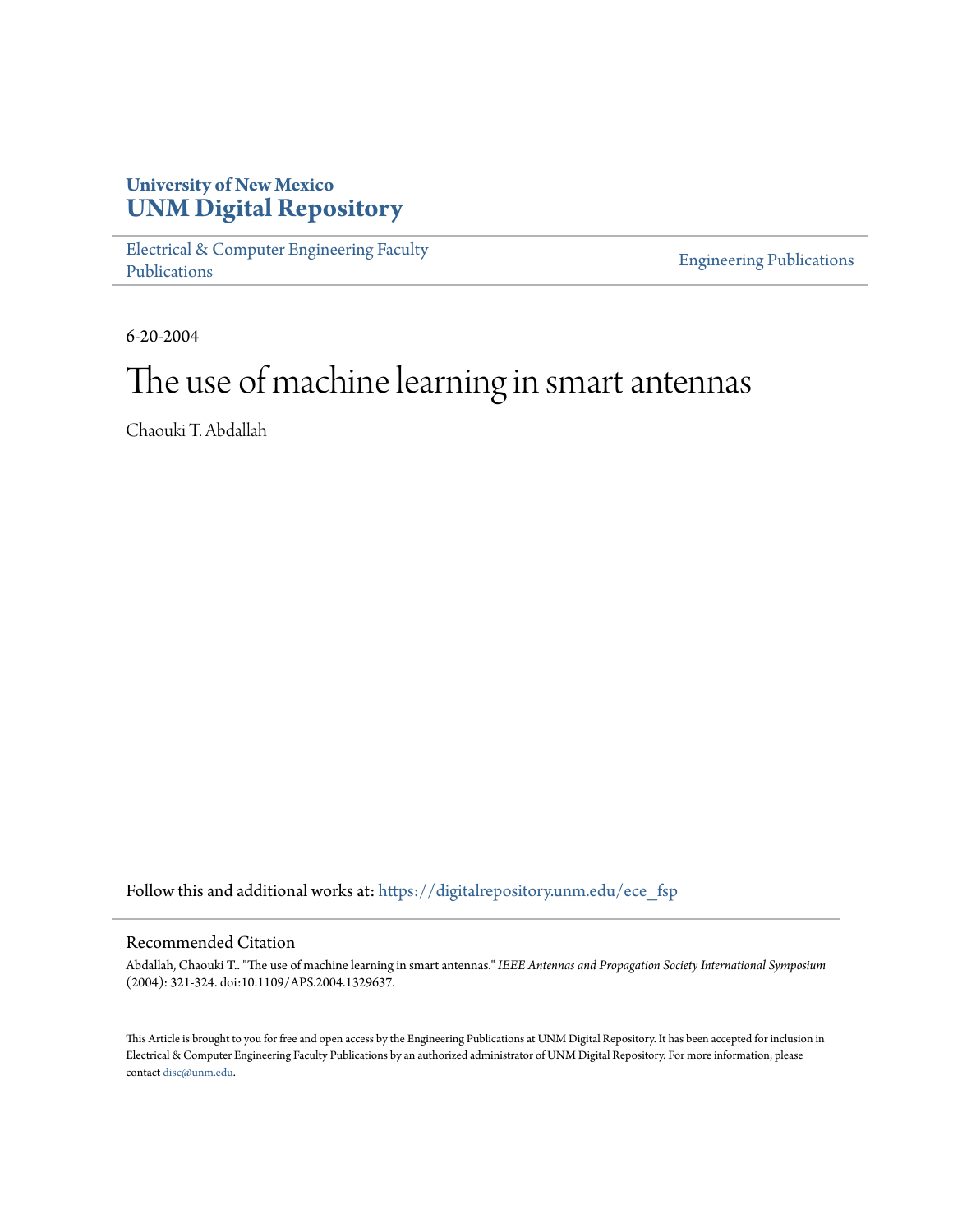#### **THE USE OF MACHINE LEARNING IN SMART ANTENNAS**

## **\*Christos** *G.* **Christodoulou', Judd A. Rohwer', and Chaouki T. Abdallah'** ' The University of New Mexico 'Sandia National Laboratories, Albuquerque, **NM**

**Abstract-The** goal here is to make arrays "smart" **so** that when one of the antenna elements in the array fails, the beamforming and beamsteering performance of the array degrades gracefully. Such an objective can be achieved in reconfiguring the array when an element is found to be defective, by either changing the material properties of the substrate or by applying appropriate loading in order to make the array functional again. **Our** approach is based on optimization using Machine learning and Support Vector Machines (SVM). The basic idea is to change the excitation coefficient for each array element (magnitude and phase) to optimize for changes due to the environment surrounding an array antenna. Using Support Vector Machines, one can train the antenna array to change its elements phase or excitation distribution in order to maintain a certain radiation pattem or to enhance its beam steering and nulling properties and solve the **DOA** problem as well.

#### **1. Introduction to Machine Learning and Support Vector Machines (SVM)**

Pattem classification is a machine learning process for observing input data and applying classification rules to generate binary or multiclass labels. In the binary case, a classification function is estimated using input/output training pairs with unknown probability distribution,  $P(x, y)$ , where **x** is sample vector of observations and y is a machine leaming label. Let:

$$
(x_1, y_1), \dots, (x_N, y_N) \in \mathfrak{R}^n \times Y,
$$
  
\n
$$
y_i = \{-1, +1\}, i = 1, \dots N
$$
 (1)

The estimated classification function maps the input to a binary output,

 $f: \mathbb{R}^n \to \{-1, +1\}$ . The system is first trained with the given input/output data pairs, the sample size is length N, the input vectors are of dimension *n* . The test data, taken from the same probability distribution  $P(x, y)$  is then applied to the classification function. The binary output label, +1, is generated if  $f(x) \ge 0$ , likewise -1 is the output label if  $f(x) < 0$ . For the multiclass case  $Y \in \mathcal{R}^C$  where *Y* is a finite set and *C* is the size of the multiclass label set. The objective is to estimate the function which maps the input data to a finite set of output labels. Since the probability distribution of the input data is unknown, the classification function must be estimated by minimizing the empirical

$$
R(f) = \int L(f(x), y) dP(x, y) \tag{2}
$$

and L is the loss function. **By** setting conditions of the minimization routine and the number of available data, the empirical risk converges towards the expected risk.

**0-7803-8302-8/04/\$20.00 02004** IEEE **321** 

expected risk. The risk is defined as :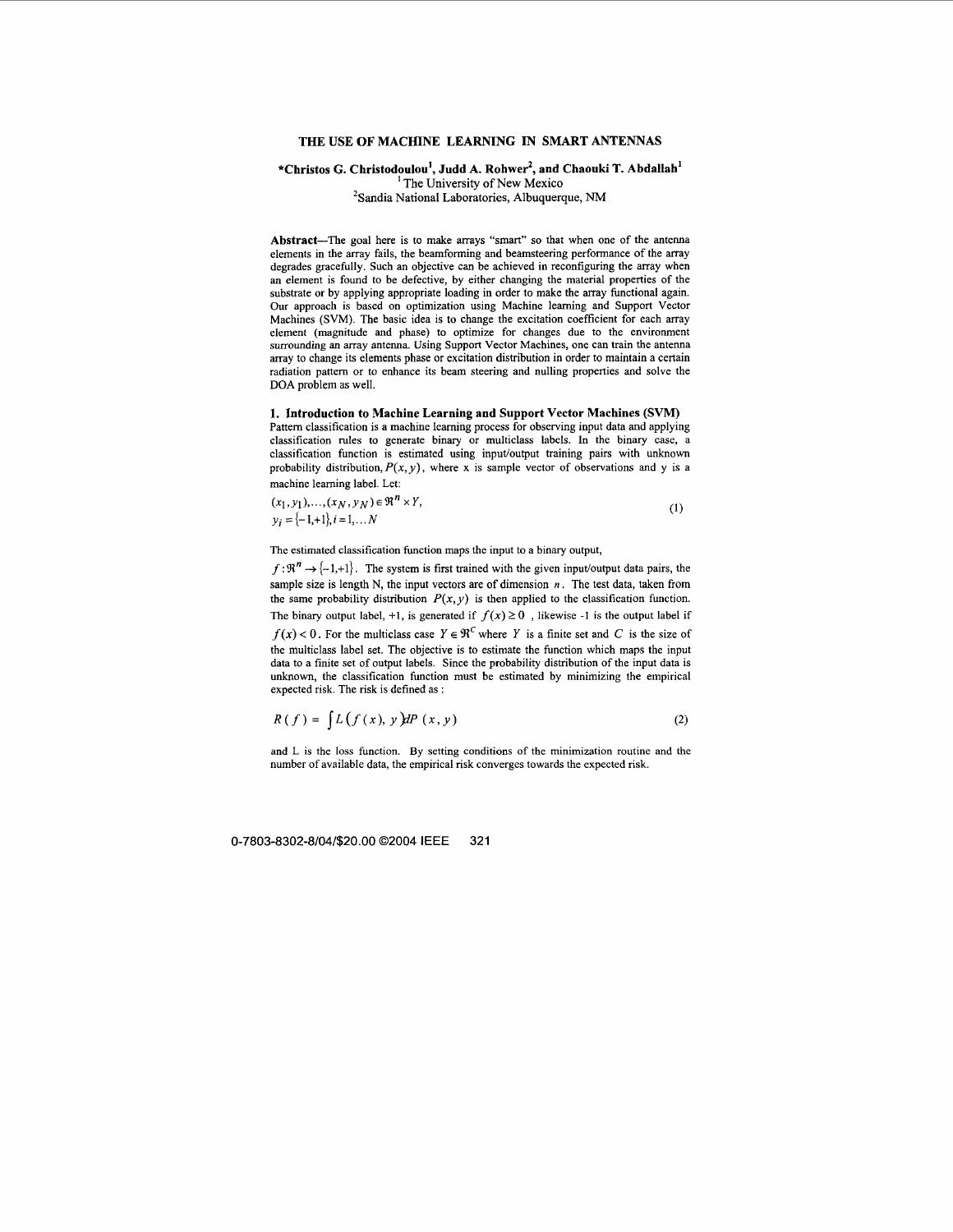#### *1.1 Kernel Functions*

Kemel-based machine learning algorithms utilize a projection of the input space to a higher dimensional feature space, *F* , via a nonlinear mapping,

$$
\Gamma: \mathfrak{R}^N \to F \quad \text{and} \quad x \to \Gamma(x) \tag{3}
$$

Kernel functions compute the scalar dot products of the input/output pairs in the feature space F. Without kemel functions scalar operations in the higher dimensional feature space would be prohibitively difficult. Essentially, an algorithm in the input space can he applied to the data in the feature space.

$$
\Gamma(x) \cdot \Gamma(x_i) = k(x \cdot x_i)
$$
\n<sup>(4)</sup>

**A** nonlinear algorithm in the input space, such as the classification functions, corresponds to a linear algorithm in the feature space. Figure 1 shows a nonlinear binary classification system that is not separable in the input space, but in the feature space the two classes are linearly separable with the optimal separating hyperplane.



Fig. **1.** The data in the input space is not linearly separable. The data in the higher dimensional feature space is linearly separable with the optimal separating hyperplane

#### *1.2 Support Vector Machines, Binary and Multiclass*

SVMs are a nonparametric machine leaming algorithm with the capability of controlling the capacity through the support vectors. SVMs find a classification function that separates data classes, with the largest margin, using a hyperplane. The difference between all machine leaming algorithms for pattem classification is the mathematical operations involved in calculating the optimal separating hyperplane. The data points near the optimal hyperplane are the "support vectors".

In binary classification systems the machine leaming algorithm generates the output labels with a hyperplane separation The input sequence and a set of training labels are represented as  $\{x_i, y_i\}_{i=1}^N$ ,  $y_i = \{-1, +1\}$ ,  $y_i \in [-1, 1]$  represents the classification "label" of the input vector **x** which has dimension *n* and sample length *N.* If the two classes are linearly separable in the input space then the hyperplane is defined as  $w<sup>T</sup> x + b$ , with w being a weight vector perpendicular to the separating hyperplane, and b is a bias that shifts the hyperplane parallel to itself. If the input space is projected into a higher dimensional feature space then the hyperplane becomes  $w^T\Gamma(x) + b = 0$ 

The SVM algorithm is based on the hyperplane definition,

$$
y_i[w^T \Gamma(x_i) + b] \ge 1, i = 1, ..., N
$$
 (5)

**322**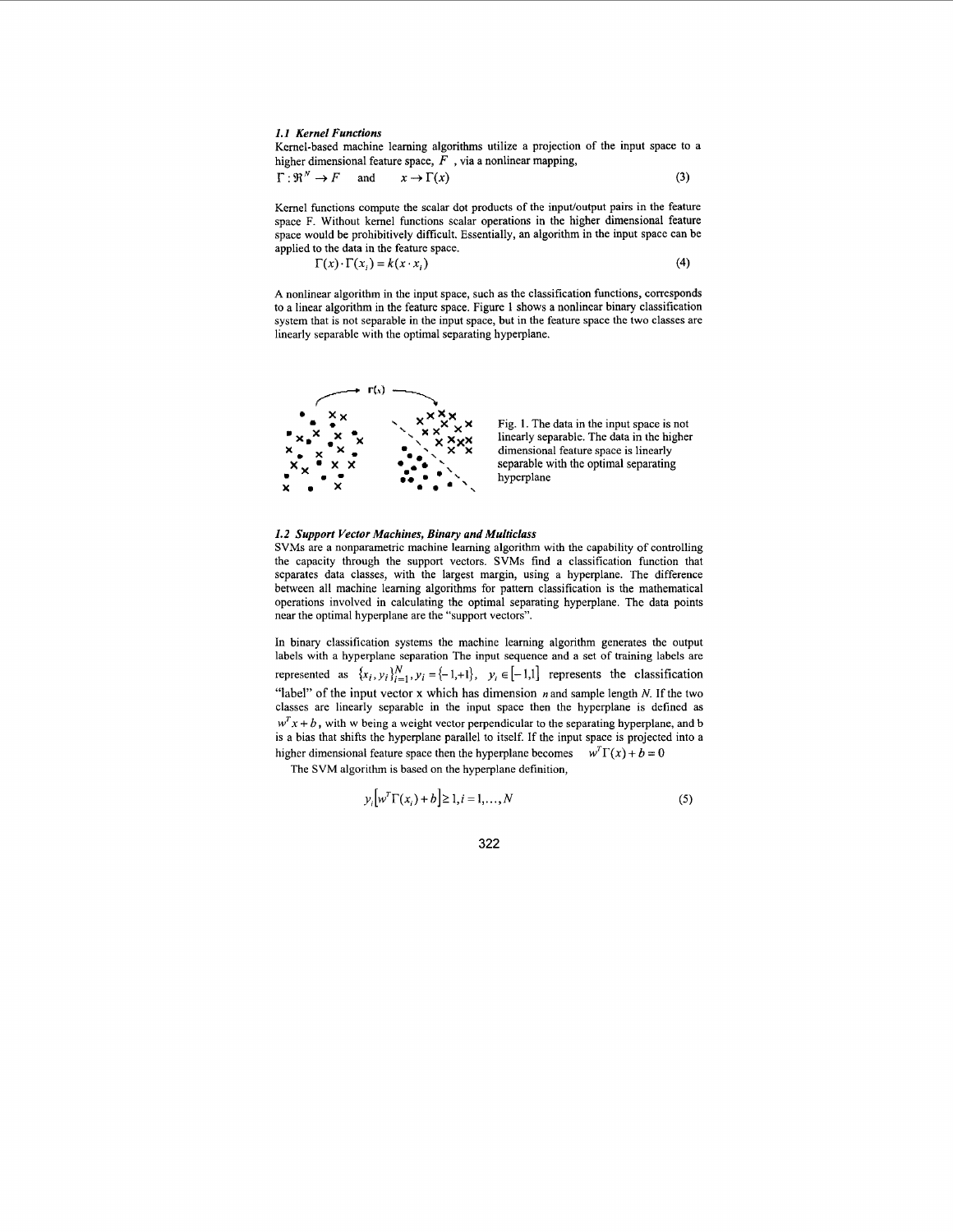Given the training sets in equation (1) the binary SVM classifier is defined as

$$
y(x) = sign\left[\sum_{i=1}^{n} \alpha_i y_i k(x, x_i) + b\right]
$$
 (6)

The non-zero  $\alpha$ 's are "support values" and the corresponding data points,  $x_i$  are the

"support vectors". Quadratic programming is one method of solving for the  $\alpha_i$ 's and b in the standard SVM algorithm.

#### *1.3 Least Squares Support Vector Machines, LS-SVM*

Using the LS-SVM version of equation *(6)* allows its use for non-binary applications. The LS-SVM classifier is generated from the optimization problem:

$$
\min_{w, b, \phi} L_{LS}(w, \phi) = \frac{1}{2} ||w||^2 + \frac{1}{2} \gamma \sum_{i=1}^n \varphi_i^2
$$
 (7)

 $\gamma$  and  $\varphi$  are the regularization and error variables, respectively. The minimization in equation *(6)* includes the constraints

$$
y_i \Big| w^T \Gamma(x_i) + b \Big| = 1 - \phi_i, i = 1, ..., n
$$
 (8)

The LS-SVM includes one universal parameter,  $\gamma$ , that regulates the complexity of the machine leaming model. This parameter is applied to the data in the feature space, the output of the kernel function. A small value of  $\gamma$  minimizes the model complexity, while a large value of  $\gamma$  promotes exact fitting to the training points. The error variable  $\varphi$ <sub>i</sub> allows misclassifications for overlapping distributions. The Lagrangian of equation is defined as

$$
Z_{LS}(w, b, \phi, \alpha) = L_{LS}(w, b, \phi) - \sum_{i=1}^{n} \alpha_i \{ y_i [w^T \Gamma(x_i) + b] - 1 + \phi_i \}
$$
(9)

where  $\alpha_i$  are the Lagrangian multipliers.

#### **2. How they are Applied to Array Antennas.**

The aim is to cast the array antenna problem into the form of equation (9) and then train the LS-SVM algorithm. For example, for the direction of arrival (DOA) problem, the LS-SVM algorithm is trained with projection vectors generated from the signal subspace eigenvectors and the respective covariance matrices. This takes into consideration the number of antenna elements, the element separation, Doppler shift, number of incident signals, and it can also be trained to take into consideration any terrain or platform changes on which the antenna elements reside on. The training can be done for any kind of communication system such as CDMA, FDMA or TDMA. The output labels from the multiclass LS-SVM system are the DOA estimates. Figure **2,** depicts an example of DOAs evaluated using machine leaming and its comparison with the MUSIC algorithm **[I-21.** 

Beam steering and power control **[3]** of the antenna elements can also be handled for various communication channels. In every situation the idea is to find the optimal hyperplane that will allow us to separate the desired input features to classify and train the SVS algorithm.

**323**